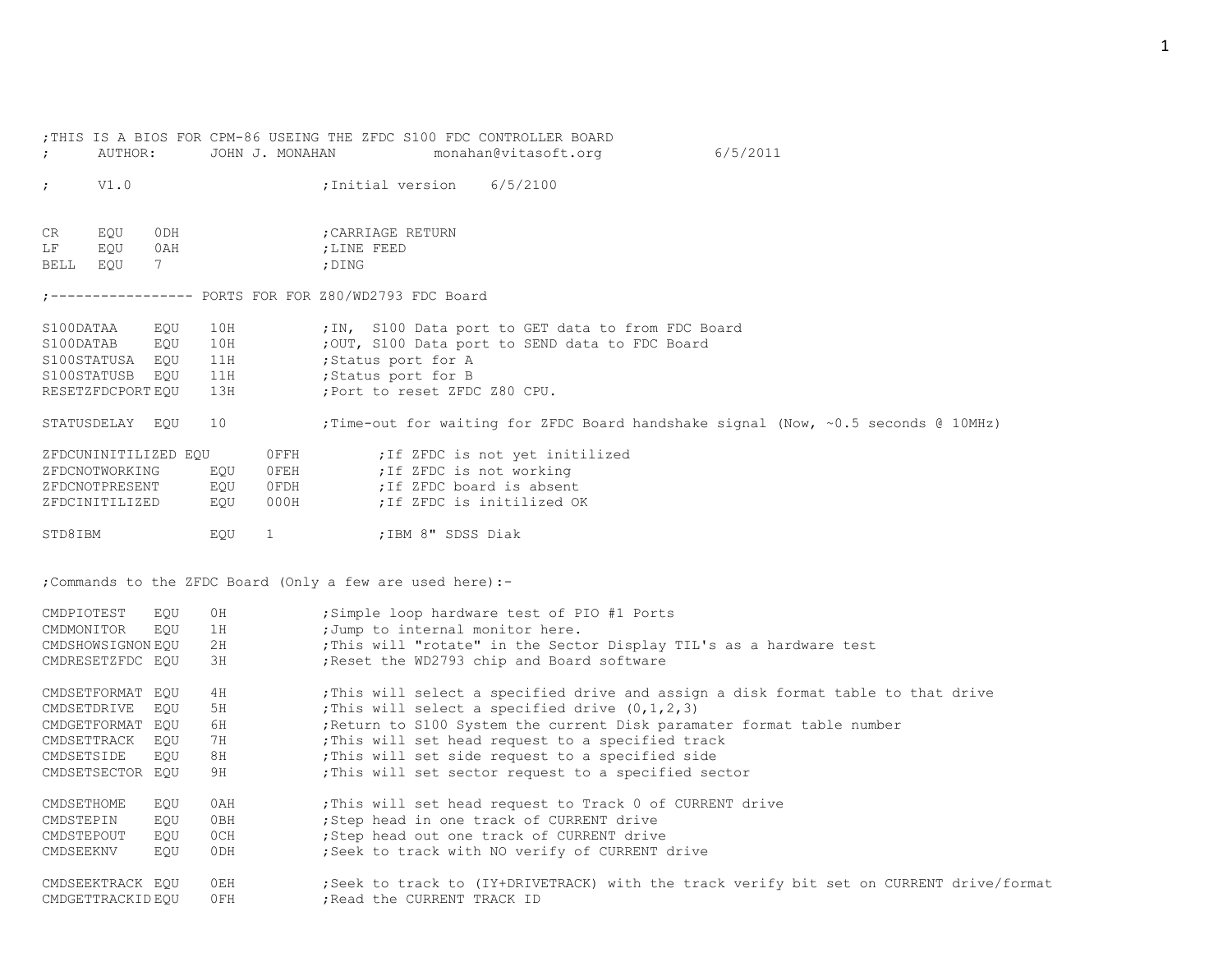| CMDREADSECTOR EQU         | 10H |     | ; Read data from the CURRENT sector (on current track, side, drive).                       |
|---------------------------|-----|-----|--------------------------------------------------------------------------------------------|
| CMDWRITESECTOR EOU 11H    |     |     | ; Write data to the CURRENT sector (on current track, side, drive).                        |
| CMDGETWDTRACK EQU         | 12H |     | ; Get the WD2793 Track register value                                                      |
| CMDGETWDSECTOR            | EQU | 13H | ; Get the WD2793 Sector register value                                                     |
| CMDGETWDSTATUS            | EQU | 14H | ; Get the WD2793 Status register value                                                     |
| CMDTRACKDUMP EQU          | 15H |     | ; Dump complete CURRENT track to S-100 system                                              |
| CMDFORMATTRACK            | EQU | 16H | Format the disk in the of the CURRENT drive using the current format assigned to that disk |
| CMDSETDEBUGON EQU         | 17H |     | ; Turn on Debug display mode                                                               |
| CMDSETDEBUGOFF            | EQU | 18H | ;Turn off Debug display mode                                                               |
| CMDRAMDUMP<br>EOU         | 19H |     | ; Command to pass back to S-100 system all memory variables and flags on ZFDC board        |
| CMDABORT<br>EOU           | 20H |     | ; Generalized Abort of the current process command.                                        |
| CMDHANDSHAKE<br>EOU       | 21H |     | ; Handshake command only sent during board initilization/testing                           |
| CMDGETDRIVE<br>EOU        | 22H |     | ; Get the current selected drive number $(03)$                                             |
| CMDSETTRACKDS EQU         | 23H |     | ; Set Track (If a DS Disk, EVEN tracks on Side A, ODD tracks on Side B. Used by CPM)       |
| CMDGETERRORSTRING EOU 24H |     |     | Return a string explaining the last Error Code sent                                        |
| CMDCHECKDRIVE EQU         | 28H |     | ; Check there is a valid drive present on specified drive $(0, 1, 2, 3)$                   |

;Possible ERROR codes returned from the ZFDC Board (Not a complete List):-

| NOERRORSFLAG EQU  |     | 00H | ; No Errors flag for previous cmd, sent back to S-100 BIOS |
|-------------------|-----|-----|------------------------------------------------------------|
| ZFDCABSENT        | EOU | 3BH | ; If ZFDC Board is absent                                  |
| ZFDCINITERROR EQU |     | 3CH | ; If ZFDC initilization error                              |
| TIMEOUTERROR EOU  |     | 3DH | ; Error flag to signify the previous command timed out     |
| DRIVEINACTIVE EOU |     | 3AH | ; Drive is inactive                                        |
| DRIVEDOOR         | EOU | 3BH | ;Drive door open                                           |
| DISKWPERR         | EOU | 31H | ; Sector write error, Disk is write protected              |

;-------- PORTS USED IN IO DRIVERS FOR CONSOLE ETC.------------------

| CONSTAT<br>CONOUT EOU<br>CONIN EOU | EOU<br>1H<br>1H | 0H  |  |  | ; PORT TO SEE IF ANYTHING AT KEYBOARD |  |
|------------------------------------|-----------------|-----|--|--|---------------------------------------|--|
| CENTOUT<br>CENTSTAT EOU 5H         | EOU             | 5H  |  |  | : CENTRONICS PRINTER PORT             |  |
| CENTSTROBE EOU                     |                 | 4 H |  |  |                                       |  |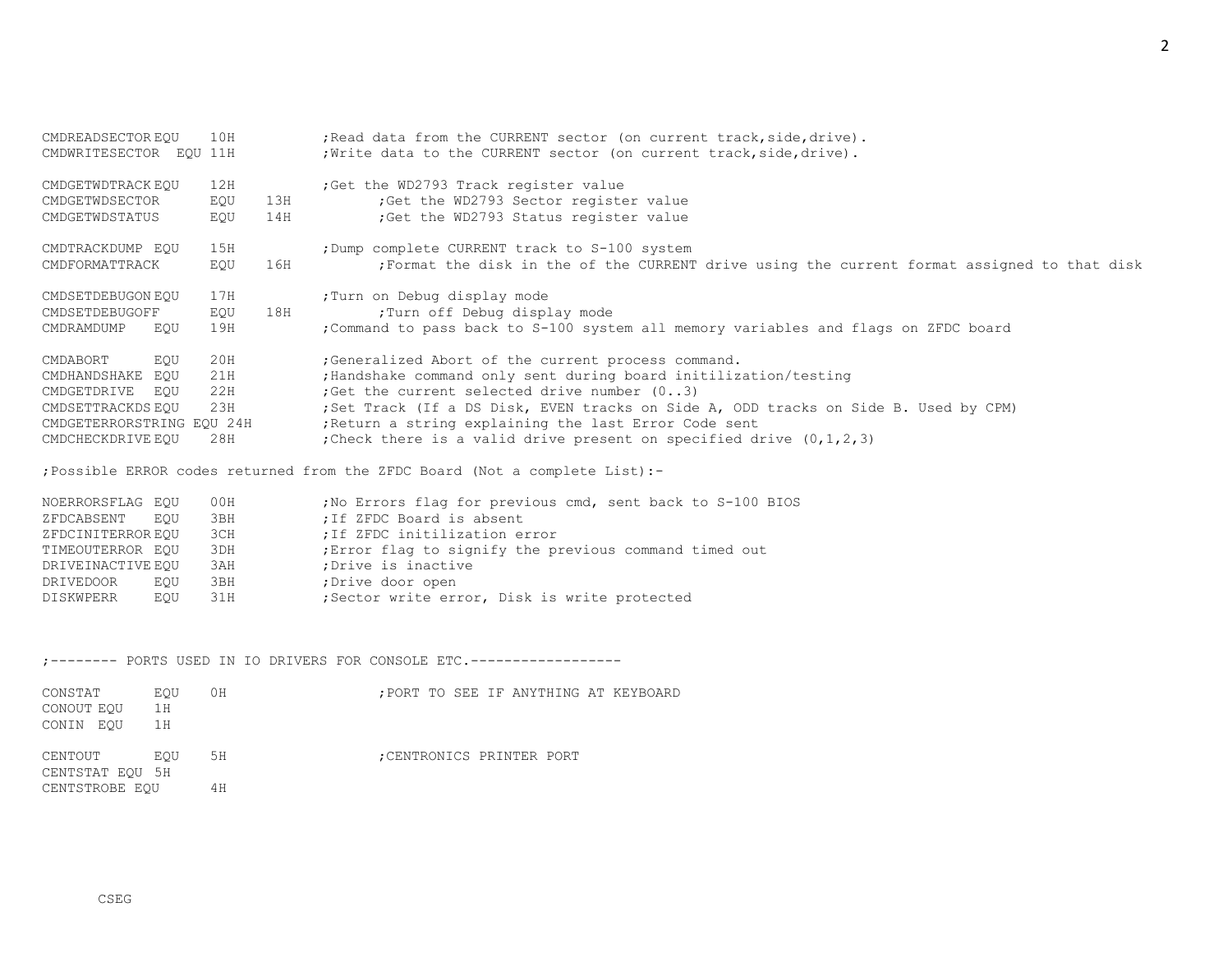| CCP:<br>; | <b>ORG</b>          | 0H                          |                                                                                                                                                                                                                                           |
|-----------|---------------------|-----------------------------|-------------------------------------------------------------------------------------------------------------------------------------------------------------------------------------------------------------------------------------------|
|           |                     | TABLE AT 400H TO 500H.      | THE CPM-86 CCP AND BDOS WILL GO HERE ( ABSOLUTE 500H TO 25FFH)<br>NOTE WITH THIS 8089 VERSION I HAVE EVERYTHING 100H HIGHER<br>THAN EVERYTHING IN THE DIGITAL RESEARCH MANUAL.<br>SO THE CCP AND BDOS WILL BE FROM 500H TO 25FFH AND 8089 |
| ;<br>÷    | ORG                 | 2500H<br>$---JUMP TABLE---$ | ; NOW THE START OF THE CUSTOM BIOS<br>NOTE ACTUAL ADDRESS IS 2A00H BECAUSE<br>;OF [CS] OFFSET                                                                                                                                             |
|           |                     |                             |                                                                                                                                                                                                                                           |
| WBX:      | CPMINIT: JMP<br>JMP | INIT<br><b>WBOOT</b>        | $0$ - COLD BOOT<br>$\ddot{ }$<br>1 - WARM BOOT                                                                                                                                                                                            |
|           | JMP                 | CSTS                        | $\ddot{ }$<br>2 - CONSOLE STATUS REQUEST<br>$\ddot{ }$                                                                                                                                                                                    |
| ZCI: JMP  |                     | СI                          | 3 - CONSOLE INPUT                                                                                                                                                                                                                         |
| ZCO: JMP  |                     | CO <sub>.</sub>             | 4 - CONSOLE OUTPUT<br>$\ddot{ }$                                                                                                                                                                                                          |
| ZLO: JMP  |                     | LO                          | 5 - LIST OUTPUT<br>$\ddot{ }$                                                                                                                                                                                                             |
|           | JMP                 | POO                         | 6 - PUNCH OUTPUT<br>$\ddot{ }$                                                                                                                                                                                                            |
|           | JMP                 | RI                          | 7 - READER INPUT<br>$\ddot{ }$                                                                                                                                                                                                            |
|           | JMP                 | HOME                        | 8 - TRACK ZERO SEEK<br>$\ddot{ }$                                                                                                                                                                                                         |
|           | JMP                 | SETDR                       | $9$ - SET DRIVE #                                                                                                                                                                                                                         |
|           | JMP                 | SETTK                       | $: 10 - SET$ TRACK ADR                                                                                                                                                                                                                    |
|           | JMP                 | SETSEC                      | $: 11 - SET$ SET OR ADR                                                                                                                                                                                                                   |
|           | JMP                 | SETDMA OFFSET               | : 12 - SET BUFFER ADDRESS                                                                                                                                                                                                                 |
|           | JMP                 | READ                        | $: 13$ - READ A SECTOR                                                                                                                                                                                                                    |
|           | JMP                 | WRITE                       | $: 14$ - WRITE A SECTOR                                                                                                                                                                                                                   |
| ZLISTS:   |                     | JMP<br>LSTAT                | : 15 - LIST OUTPUT READY TEST                                                                                                                                                                                                             |
|           | JMP                 | <b>SXR</b>                  | : 16 - SECTOR XLATE ROUTINE                                                                                                                                                                                                               |
|           | JMP                 | SETDMA SEG                  | : 17 - SET SEG BASE FOR BUFFER                                                                                                                                                                                                            |
|           | JMP                 | <b>GETSEGT</b>              | : 18 - GET MEM DESC TABLE OFFSET                                                                                                                                                                                                          |
|           | JMP                 | GETIOBF                     | : 19 - RETURN IO BYTE                                                                                                                                                                                                                     |
|           | JMP                 | SETIOBF                     | ; 20 - SET IO BYTE                                                                                                                                                                                                                        |
|           |                     |                             |                                                                                                                                                                                                                                           |

DB '<----- End of XBIOS JMP Table ' ;For debugging purposes

; \*\* CBIOS FUNCTIONS \*\*

; ===================== ; =====================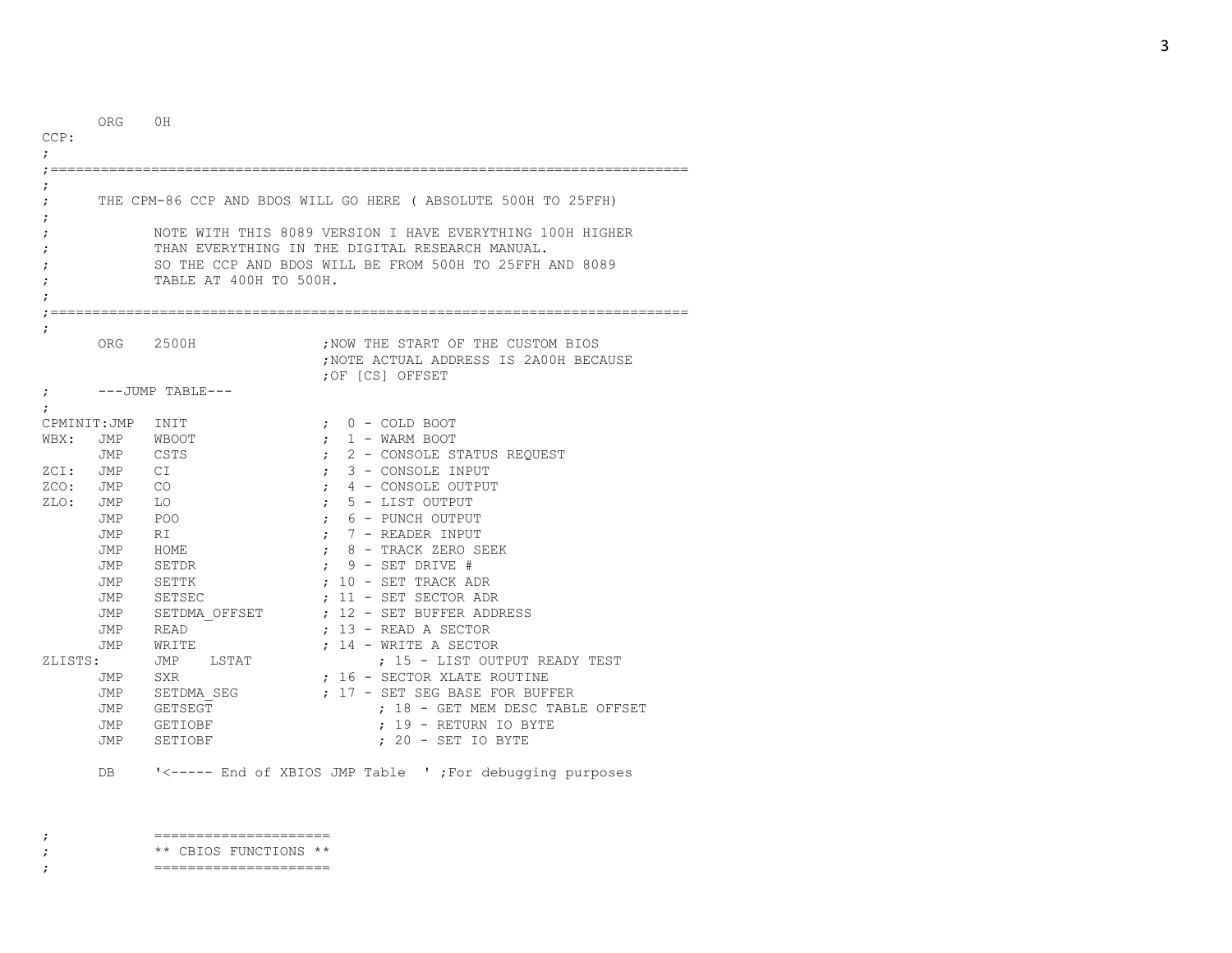; ---COLD BOOT--- INIT: MOV AX,CS MOV SS,AX MOV DS,AX MOV ES,AX MOV SP, OFFSET STKBASE ;USE A LOCAL STACK CLD PUSH DS MOV AX,0 MOV DS,AX MOV ES,AX MOV INT0OFFSET, OFFSET INTTRAP ;INT0 TO ADDRESS TRAP ROUTINE MOV INT0SEGMENT, CS MOV DI,4 MOV SI,0 MOV CX, 510 ;TRAP VECTOR TO ALL 256 INTS REP MOVS AX,AX MOV BDOSOFFSET, 0B06H ;BDOS OFFSET TO PROPER INT0 MOV BDOSSEGMENT, CS MOV INT0OFFSET, OFFSET INT0TRAP MOV INT4OFFSET, OFFSET INT4TRAP POP DS MOV BX, OFFSET STORAGE ; CLEAR RAM STORAGE AREA MOV CH, FLGSIZ XOR AL,AL INIT1: MOV BYTE PTR [BX],AL ;CLEAR FLAGS & VARIABLES INC BX DEC CH JNZ INIT1 MOV BYTE PTR IOBYT, AL ;CLEAR IOBYTE OUT CENTSTROBE, AL ; CLEAR PRINTER PORT JUST IN CASE CALL RESETZFDC ;<<<<< Initilize the ZFDC Board >>>>>>>>>> MOV WORD PTR DMA SEGMENT, CS ; SET DEFAULT SEGMENT DMA TO HERE MOV BX,OFFSET SIGNON CALL PMSG MOV CL, 0  $\qquad \qquad$  ; DEFAULT TO DRIVE A: JMP CCP ;------------------ WARM BOOT----------------------------------------------- ;  $WBOOT: JMP$   $CCP + 6$  ; GOTO  $CPM$ 

4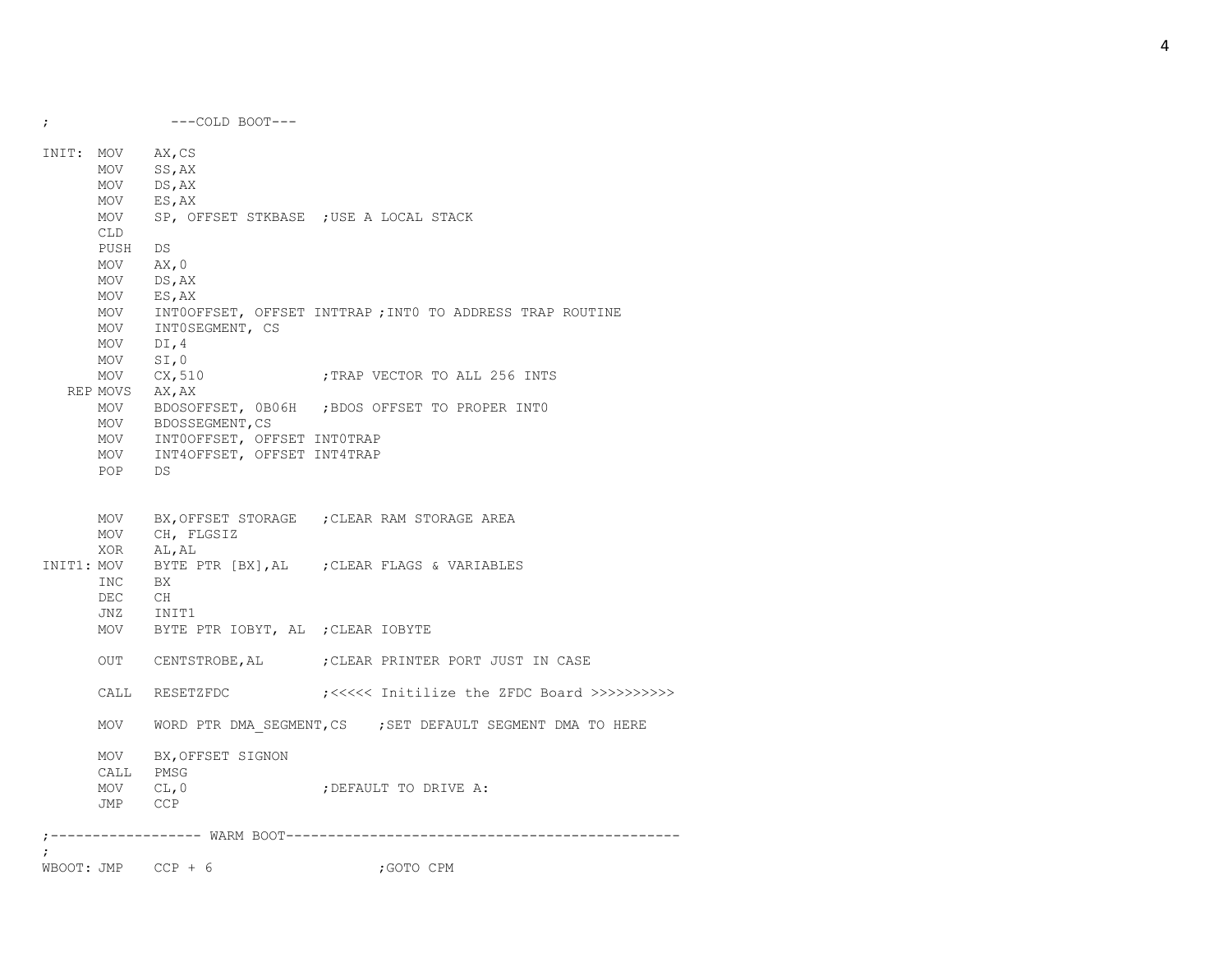| INTOTRAP:              |               |                                  |                                             |
|------------------------|---------------|----------------------------------|---------------------------------------------|
|                        | CLI           |                                  |                                             |
|                        |               |                                  | MOV BX, OFFSET INTOTRP ; DIVIDE TRAP HALT   |
|                        |               | JMPS INTHALT                     |                                             |
| INT4TRAP:              |               |                                  |                                             |
|                        | CLI           |                                  |                                             |
|                        |               | JMPS INTHALT                     | MOV BX, OFFSET INT4TRP ; OVERFLOW TRAP HALT |
| INTTRAP:               |               |                                  |                                             |
|                        | CLI           |                                  |                                             |
|                        |               |                                  | MOV BX, OFFSET INTTRP ; INTERRUPT TRAP HALT |
|                        |               | INTHALT: MOV AX, CS              |                                             |
|                        |               | MOV DS, AX                       |                                             |
|                        |               | CALL PMSG                        |                                             |
|                        | POP BX        |                                  | ; GET SEGMENT                               |
|                        | POP AX        |                                  | ; PRINT SEGMENT                             |
|                        | PUSH BX       |                                  |                                             |
|                        |               | CALL PHEX                        |                                             |
|                        |               | $MOV$ $CL, ' : '$                |                                             |
|                        | CALL ZCO      |                                  | ; PRINT OFFSET                              |
|                        | POP AX        |                                  |                                             |
|                        |               | CALL PHEX                        |                                             |
|                        | HLT           |                                  | ; HOLD EVERYTHING                           |
| $\ddot{ }$             | PHEX: PUSH AX |                                  | ; Print [AX] (CX destroyed)                 |
|                        |               | MOV AL, AH                       |                                             |
|                        |               | CALL PHXB                        |                                             |
|                        | POP AX        |                                  |                                             |
|                        | PHXB: PUSH AX |                                  |                                             |
|                        |               | MOV $CL, 4$                      |                                             |
|                        |               | SHR AL, CL                       |                                             |
|                        |               | CALL PHXD                        |                                             |
|                        | POP AX        |                                  |                                             |
|                        |               | AND AL, OFH<br>PHXD: ADD AL, 90H | ; ISOLATE LOWER NIBBLE                      |
|                        |               |                                  | ; DISPLAY A NIBBLE                          |
|                        | DAA           |                                  |                                             |
|                        |               | ADC AL, 40H                      |                                             |
|                        | DAA           |                                  |                                             |
|                        |               | MOV CL, AL                       |                                             |
|                        | CALL ZCO      |                                  |                                             |
|                        | <b>RET</b>    |                                  |                                             |
| $\ddot{ }$<br>GETIOBF: |               |                                  |                                             |
|                        |               | MOV AL, IOBYT                    |                                             |
|                        |               |                                  |                                             |

RET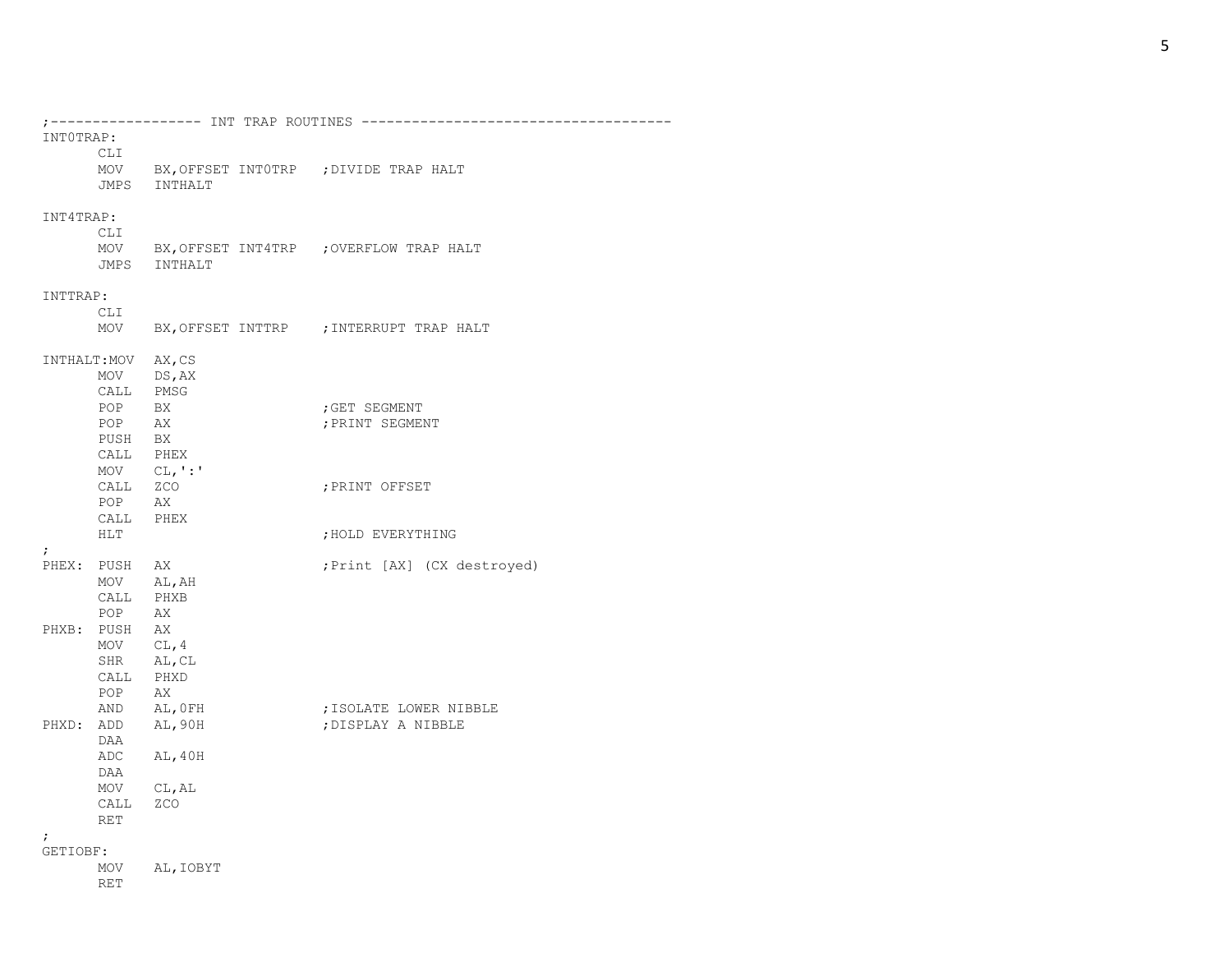| SETIOBF: |                           |                                                                      |                                                                                                                |
|----------|---------------------------|----------------------------------------------------------------------|----------------------------------------------------------------------------------------------------------------|
|          | <b>RET</b>                | MOV IOBYT, CL                                                        |                                                                                                                |
|          | CALL ZCO<br>INC BX<br>JMP | PMSG: MOV AL, [BX]<br>TEST AL, AL<br>JZ RETURN<br>MOV CL, AL<br>PMSG | ; PRINT A STRING                                                                                               |
|          | RETURN: RET               |                                                                      |                                                                                                                |
|          |                           |                                                                      | ;-------------- SECTOR TRANSLATE ROUTINE ------------------------------                                        |
|          | JNZ<br>RET                | SXR: TEST DX, DX<br>SXR1<br>$MOV$ $BX, CX$                           | ; IF Z THEN NO TRANSLATION IS REQ                                                                              |
|          | ADD<br>RET                | SXR1: MOV BX, CX<br>BX, DX<br>MOV BL, [BX]                           | ; TRANS SEC [CX] USING TABLE AT [DX]<br>; WILL HAVE NO TRANSLATION FOR MDISK                                   |
|          |                           |                                                                      |                                                                                                                |
|          |                           | HOME: MOV CX, 0<br>JMP SETTK                                         | ;RETURN ZERO JUST IN CASE                                                                                      |
|          |                           | SETDR: MOV BYTE PTR RRDSK, CL ; SAVE IT                              |                                                                                                                |
|          | CMP $CL, 1$               |                                                                      | First or second floppy drive                                                                                   |
|          | JZ<br>RET                 | DRIVE1<br>MOV BX, OFFSET DPE0                                        | ; Don't actully select the drive yet<br>;Too much disk trashing if you do                                      |
|          | RET                       | DRIVE1: MOV BX, OFFSET DPE1                                          |                                                                                                                |
|          |                           |                                                                      |                                                                                                                |
|          | RET                       | SETTK: MOV WORD PTR RRTRK, CX ; SAVE TRACK ADR                       |                                                                                                                |
|          |                           |                                                                      |                                                                                                                |
|          | RET                       |                                                                      | SETSEC: MOV WORD PTR RRSEC, CX ; SAVE SECTOR ADR (NEED CX BECAUSE THE<br>; MDISK HAS UP TO 480 SECTORS/"TRACK" |

6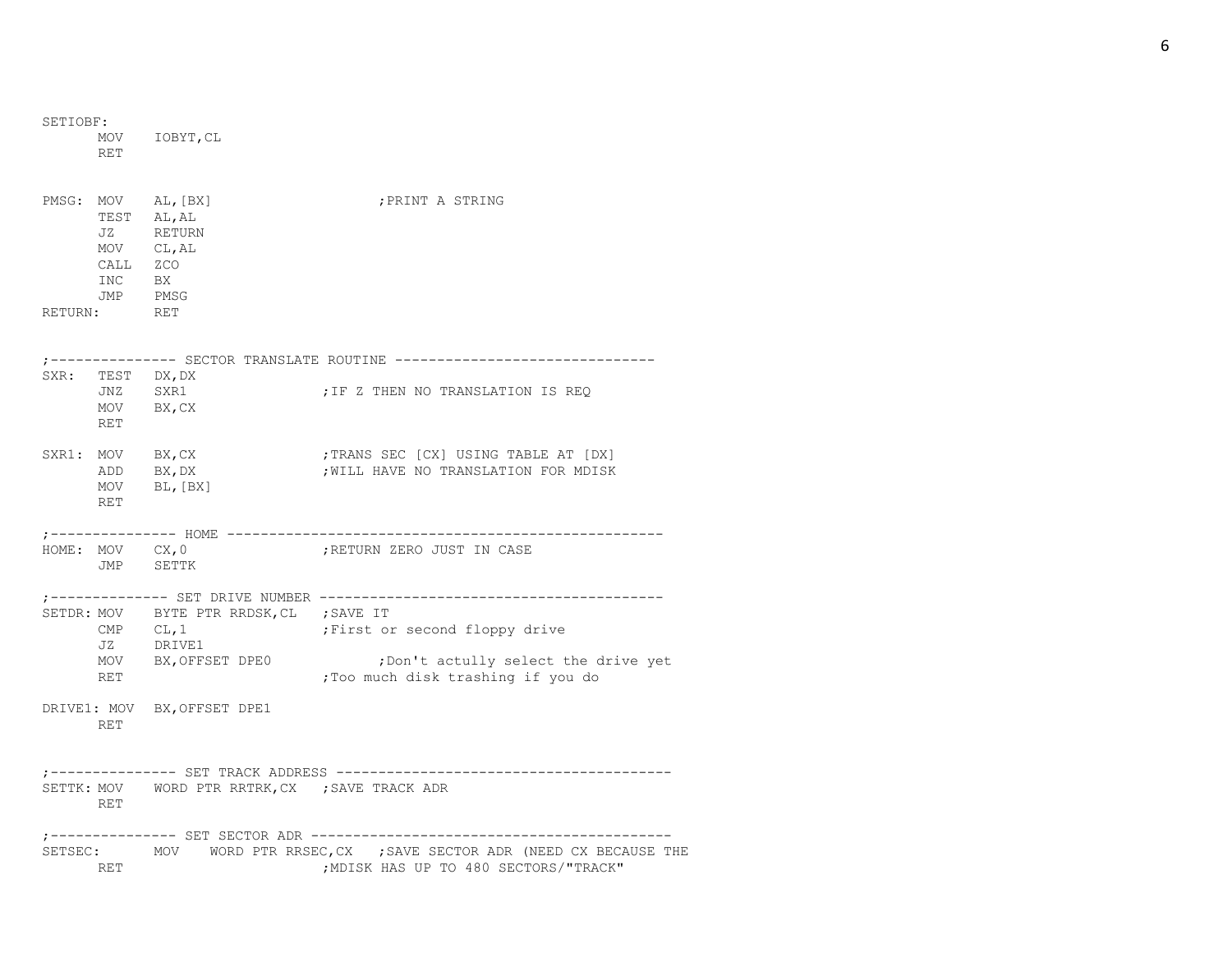|             | SETDMA OFFSET: | -------- SET DMA ADDRESS                 | -------------------                                                      |
|-------------|----------------|------------------------------------------|--------------------------------------------------------------------------|
|             | <b>RET</b>     |                                          | MOV WORD PTR DMA OFFSET, CX ; SAVE DMA ADR                               |
| SETDMA SEG: |                | ;------------------ SET DMA SEGMENT      | ----------                                                               |
|             | <b>RET</b>     | MOV WORD PTR DMA SEGMENT, CX             |                                                                          |
|             | <b>RET</b>     | GETSEGT: MOV BX, OFFSET SEGTABLE         |                                                                          |
|             | <b>RET</b>     | :-------------- READ SECTOR ------------ | READ: CALL READSECTOR :: /<<<<<<<<<<<<<<<<<>> call READ: CALL READSECTOR |
| WRITE: CALL | RET            |                                          |                                                                          |

| RESETZFDC:                                     |             |                                                                                                                                                                                |
|------------------------------------------------|-------------|--------------------------------------------------------------------------------------------------------------------------------------------------------------------------------|
| OUT                                            |             | RESETZFDCPORT, AL ; Do a hardware reset. Does not matter what is in [AL]                                                                                                       |
| MOV<br>MOV<br>WAITD: LOOP<br><b>DEC</b><br>JNZ | WAITD       | $:$ $\sim$ 0.5 second at 10 MHz<br>; Delay to allow board to setup hardware<br>;Delay for ~0.5 seconds                                                                         |
| IN<br>$\text{CMP}$<br>MOV<br>MOV<br>MOV        |             | AL, S100DATAB ; Check the board is there<br>; Make sure we get HANDSHAKE byte back<br>AL, ZFDCABSENT ; If not then no ZFDC board present<br>; If not there, just abort         |
| MOV<br>OUT<br>CALL                             |             | ; Send another byte just to be sure.<br>S100DATAB, AL ; This clears up ints on ZFDC board<br>; Wait to make sure all is well.                                                  |
| OR —<br>MOV<br>MOV<br><b>MOV</b>               | $[BX]$ , AL | AL, ZFDCINITERROR ; If not then no ZFDC board present<br>; Flag the board as having an error                                                                                   |
|                                                | JNZ.        | AX, 5<br>CX, 0<br>WAITD<br>AX<br>AL, CMDHANDSHAKE<br>BX, Offset INITFLAG<br>$[BX]$ , $AL$<br><b>BADZFDC</b><br>AL, CMDHANDSHAKE<br>WAITFORACK<br>AL, AL<br>BX, Offset INITFLAG |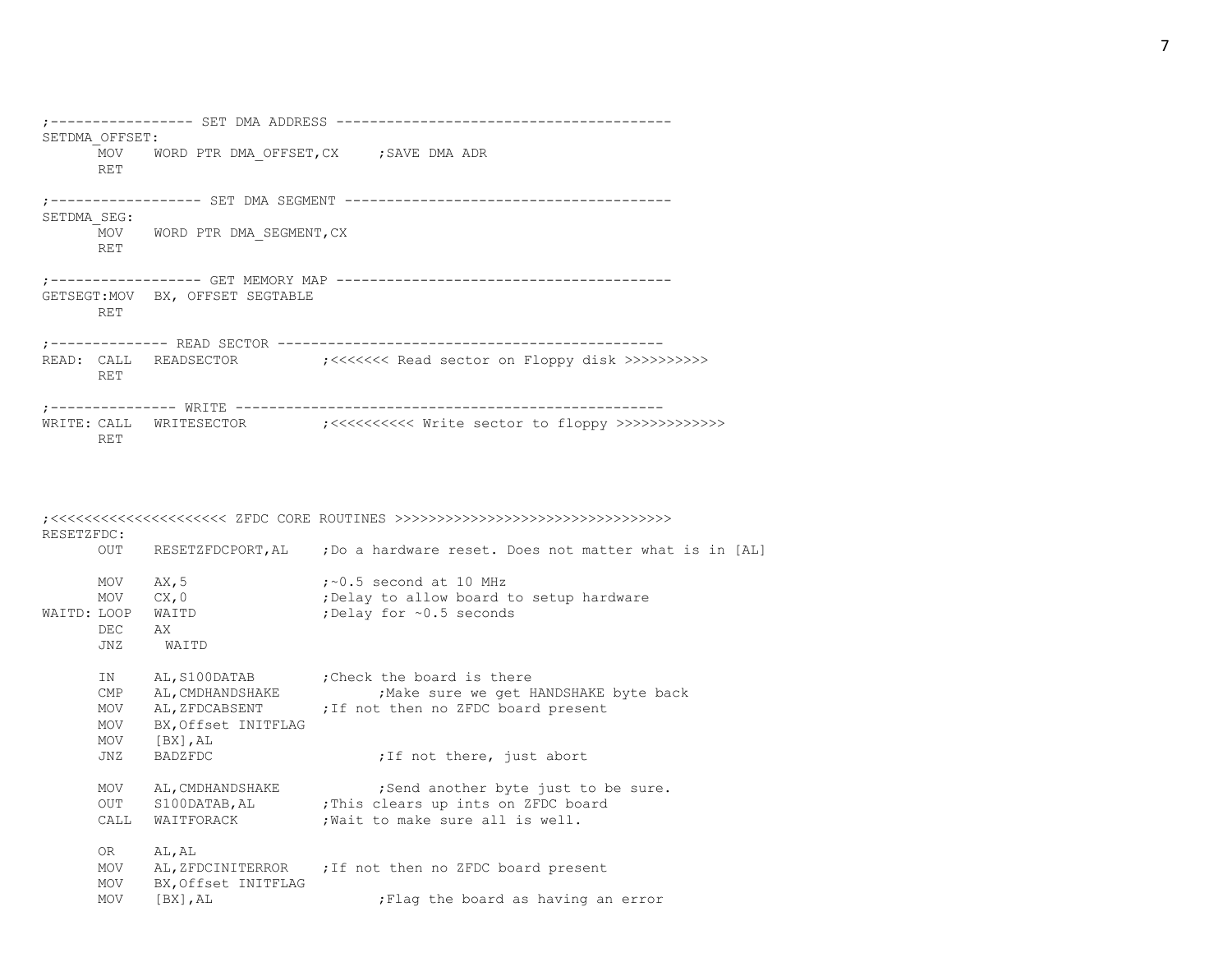| JNZ             | BADZFDC             | ; and abort                                                     |
|-----------------|---------------------|-----------------------------------------------------------------|
| MOV             | AL, ZFDCINITILIZED  | ; Flag the ZFDC is initilized                                   |
| MOV             | BX, Offset INITFLAG |                                                                 |
| MOV             | [BX],AL             | ; Flag the board as having an error                             |
| SETDISKFORMATS: |                     | ; Do reverse order so we end up with Drive 0 selected           |
| MOV             | CL, CMDSETFORMAT    | ; Send Set Disk Format to Drive CMD                             |
| CALL            | S100OUT             |                                                                 |
| MOV             | CL, 1               | ; Floppy Drive 1, (ZFDC Board expects a OH, 1H, 2H or 3H)       |
| CALL            | S100OUT             |                                                                 |
| MOV             | CL, STD8IBM         | ; ZFDC Board expects a Disk Format Table Number $(0, 1, 213H)$  |
| CALL            | S100OUT             |                                                                 |
| CALL            | WAITFORACK          | ; Return Z (and NOERRORSFLAG in [A]), or NZ with error # in [A] |
| MOV             | CL, CMDSETFORMAT    | : Send Set Disk Format to Drive CMD                             |
| CALL            | S100OUT             |                                                                 |
| MOV             | CL, 0               | ; Floppy Drive 0, (ZFDC Board expects a 0H, 1H, 2H or 3H)       |
| CALL            | S100OUT             |                                                                 |
| MOV             | CL, STD8IBM         | ; ZFDC Board expects a Disk Format Table Number $(0, 1, 213H)$  |
| CALL            | S100OUT             |                                                                 |
| CALL            | WAITFORACK          | ; Return Z (and NOERRORSFLAG in [A]), or NZ with error # in [A] |
| XOR             | AL, AL              |                                                                 |
| RET             |                     | ;Return Z                                                       |
|                 |                     |                                                                 |

## BADZFDC:

| MOV  |       | BX.OFFSET ZFDCRESETERROR |
|------|-------|--------------------------|
| CALL | PMSG  |                          |
| XOR  | AL.AL |                          |
| DEC. | AT.   |                          |
| RET  |       | ;Return NZ               |

### ZFDCDRIVELOGIN:

| KIVLLUGIN.                |                                                                   |
|---------------------------|-------------------------------------------------------------------|
| CL, CMD GET DRIVE<br>MOV  | :Send a "Get Current Drive CMD" to ZFDC board                     |
| S100OUT<br>CALL           |                                                                   |
| S100IN<br>CALL            | Note potential to lockup here (but unlightly)                     |
| MOV<br>AH, AL             | ;ZFDC Board will return a 1 byte drive number in [AL]             |
| CALL<br>WAITFORACK        | ; Return Z (and NOERRORSFLAG in [AL]), or NZ with error # in [AL] |
| JNZ<br>LOGINERROR         |                                                                   |
| CMP                       | AH, BYTE PTR RRDSK ; Is it the same as the current disk           |
| JZ<br>SAME DRIVE          |                                                                   |
|                           |                                                                   |
| CL, CMDSETDRIVE<br>MOV    | :Send a "Set Drive CMD" to ZFDC board                             |
| S100OUT<br>CALL           |                                                                   |
| CL, BYTE PTR RRDSK<br>MOV | Get Requested Disk;                                               |
| S100OUT<br>CALL           |                                                                   |
|                           |                                                                   |
| CALL<br>WAITFORACK        | ; Return Z (and NOERRORSFLAG in [AL]), or NZ with error # in [AL] |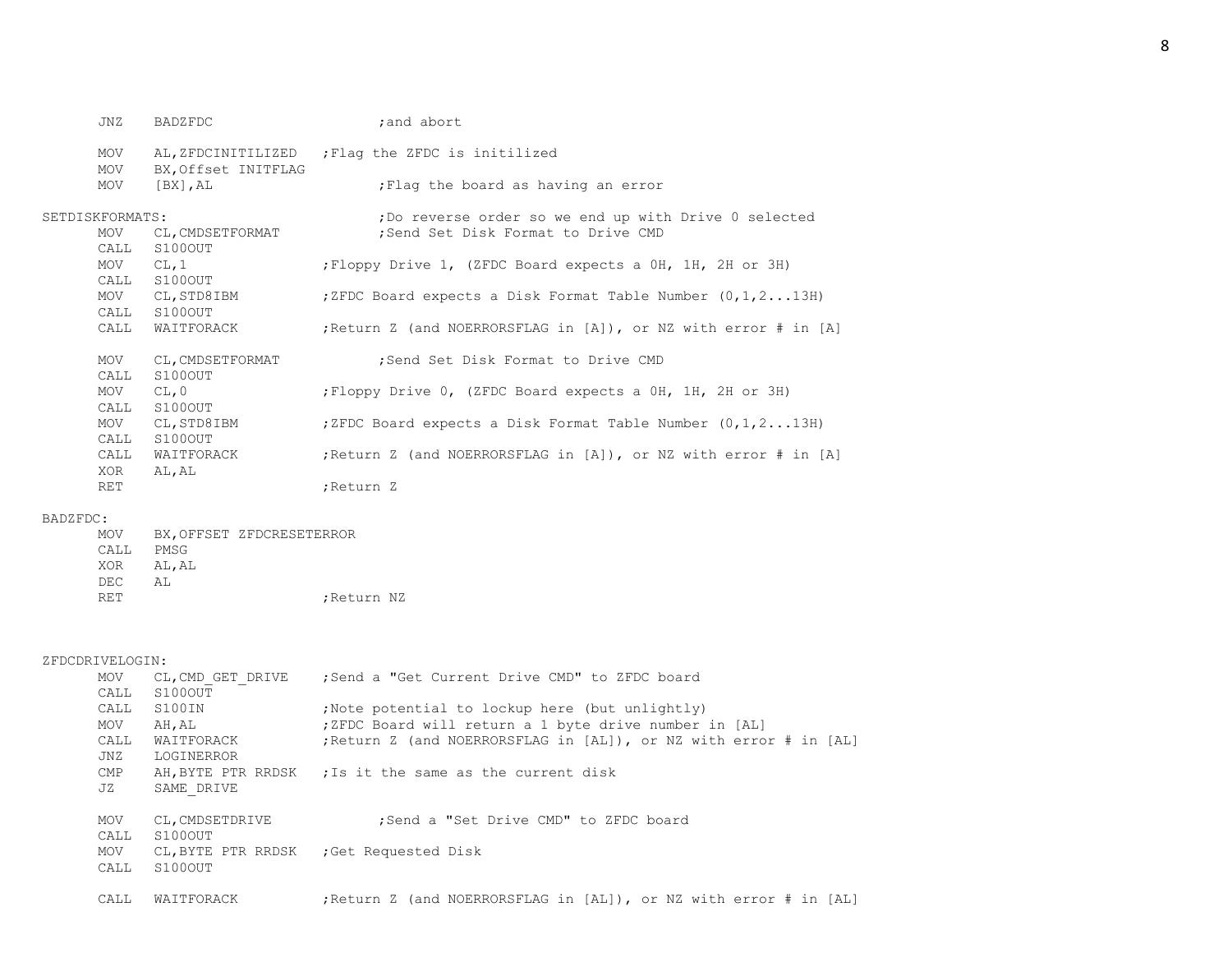MOV CL,CMDCHECKDRIVE ;Send a "Check a Drive is valid" to ZFDC board CALL S100OUT MOV CL,BYTE PTR RRDSK ;Get Requested Disk CALL S100OUT CALL WAITFORACK ;Return Z (and NOERRORSFLAG in [A]), or NZ with error # in [A] JNZ LOGINERROR SAME\_DRIVE: RET **in the set of the set of the set of the set of the set of the set of the set of the set of the set of the s** LOGINERROR: ; Tf a problem logging into a drive return an error to the system CMP AL, DRIVEINACTIVE ; "No detected disk in drive" JNZ LOGINERROR2 MOV BX,OFFSET FLOPPYNODISKERR CALL PMSG JMP LOGINERROR4 LOGINERROR2: CMP AL, DRIVEDOOR ; "Drive Door Open" JNZ LOGINERROR3 MOV BX,OFFSET FLOPPYDOORERR CALL PMSG JMP LOGINERROR4 LOGINERROR3: MOV BX,OFFSET FLOPPYLOGINERR ;"Unknown drive error" CALL PMSG ; Write error message LOGINERROR4: MOV BX, 0 ;RIF INVALID DRIVE # WITH [BX]=0 RET ;-------------------------- READ SECTOR ---------------------------------- READSECTOR: MOV CL,CMDSETDRIVE ;<<< Set Drive. Will just return if current drive CALL S100OUT ;We need this each time because commands like PIP do not Login a drive for each sector MOV CL, BYTE PTR RRDSK ; Get Requested Disk CALL S100OUT CALL WAITFORACK ;Return Z (and NOERRORSFLAG in [AL]), or NZ with error # in [AL] JZ RS1 JMP READERROR RS1: MOV CL, CMDSETTRACK ; <<< Set Track CALL S100OUT MOV CL,BYTE PTR RRTRK ;Get Requested Disk (Only CL used here) CALL S100OUT ;Send Selected track HEX number CALL WAITFORACK : Wait for NOERRORSFLAG to come back JZ RS2 JMP READERROR

RS2: MOV CL, CMDSETSECTOR ; <<< Set Sector (No INC because this is done with translation table)

JNZ LOGINERROR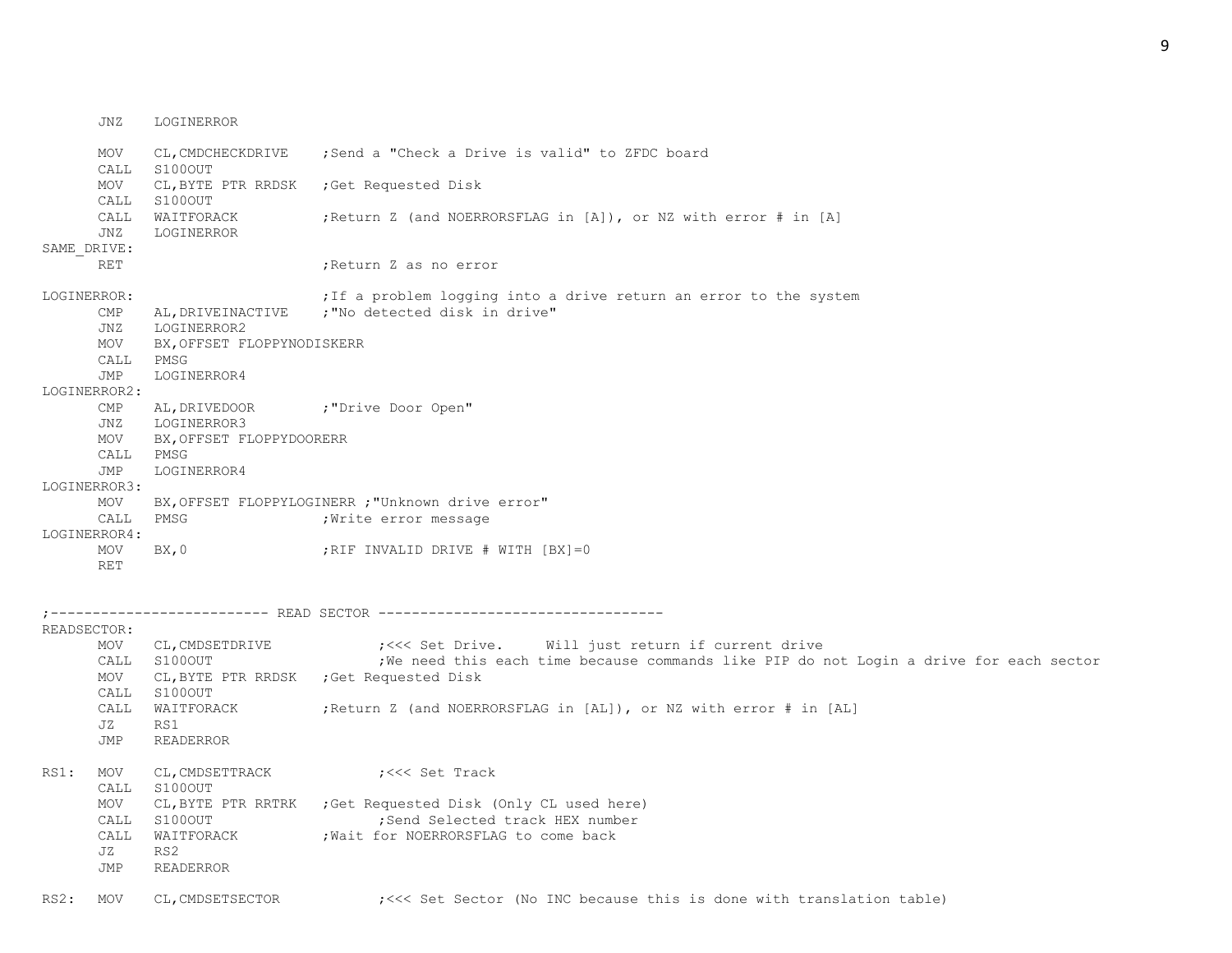|            | CALL        | S100OUT                       |                                                                                                         |
|------------|-------------|-------------------------------|---------------------------------------------------------------------------------------------------------|
|            | MOV<br>CALL | CL, BYTE PTR RRSEC<br>S100OUT | Get Requested Disk (Only CL used here)<br>; Send Selected sector HEX number                             |
|            | CALL        | WAITFORACK                    | ; Wait for NOERRORSFLAG to come back                                                                    |
|            | JZ          | RS3                           |                                                                                                         |
|            | JMP         | READERROR                     |                                                                                                         |
| RS3:       | MOV         | CL, CMDSEEKTRACK              | ; <<< Seek to that track if not already there                                                           |
|            | CALL        | S100OUT                       |                                                                                                         |
|            | CALL        | WAITFORACK                    | ; Wait for NOERRORSFLAG to come back                                                                    |
|            | JZ          | RS4                           |                                                                                                         |
|            | JMP         | <b>READERROR</b>              |                                                                                                         |
| RS4:       | MOV<br>CALL | CL, CMDREADSECTOR<br>S100OUT  | ; <<<< Routine assumes required Drive Table, Drive, (Side), Track, and sector are already sent to board |
|            | CALL        | WAITFORACK                    | ; Wait for NOERRORSFLAG to come back                                                                    |
|            | JZ          | RS5                           |                                                                                                         |
|            | JMP         | <b>READERROR</b>              |                                                                                                         |
| RS5:       | CLI         |                               | ;Just in case                                                                                           |
|            | <b>CLD</b>  |                               |                                                                                                         |
|            | PUSH        | ES                            |                                                                                                         |
|            | PUSH        | DI                            |                                                                                                         |
|            | MOV         | DI, DS:WORD PTR DMA OFFSET    |                                                                                                         |
|            | MOV         | ES, DS:WORD PTR DMA SEGMENT   | GET CORRECT SEGMENT                                                                                     |
|            | MOV         | CX, 128                       | ; Sector size in this case always                                                                       |
| RDSEC: MOV |             | BX,0400H                      | ; Put in a timeout count (Loop for status read at most 256X4 times)                                     |
| RDSEC1:    |             | DEC<br>BX                     | ;Dec BC                                                                                                 |
|            | JNZ         | RDSEC2                        | ; Will wait 400H times before timing out                                                                |
|            | MOV<br>JMP  | AL, TIMEOUTERROR              | ;Send Timeout error                                                                                     |
|            |             | <b>READERROR</b>              | ; Note we cannot use S1000UT here since we are no longer in the DSEG bank                               |
| RDSEC2:    |             | AL, S100STATUSB<br>IN         | ; Send data to ZFDC output (arrive with byte to be sent in M)                                           |
|            | TEST        | AL, 80H                       | ; Is ZFDC in INPUT mode, if not wait                                                                    |
|            | JZ          | RDSEC1                        |                                                                                                         |
|            |             | TEST AL, 01H                  | ; Has previous (if any) character been read.                                                            |
|            | JZ          | RDSEC1                        | ;Z if not yet ready                                                                                     |
|            | ΙN          | AL, S100DATAB                 | ;Get data                                                                                               |
|            | STOS AL     |                               | ;>>>>>>>>>> READ 1 BYTE BYTE <<<<<<<<<                                                                  |
|            | LOOP        | RDSEC                         |                                                                                                         |
|            | POP         | DI                            |                                                                                                         |
|            | POP         | ES                            | ; GET BACK OLD VALUE OF [DS]                                                                            |
|            | STI         |                               |                                                                                                         |
|            | CALL<br>JNZ | WAITFORACK<br>READERROR       | ; Return Z (and NOERRORSFLAG in $[A]$ ), or NZ with error # in $[A]$                                    |
|            | <b>RET</b>  |                               | ; Ret Z (from WAITFORACK)                                                                               |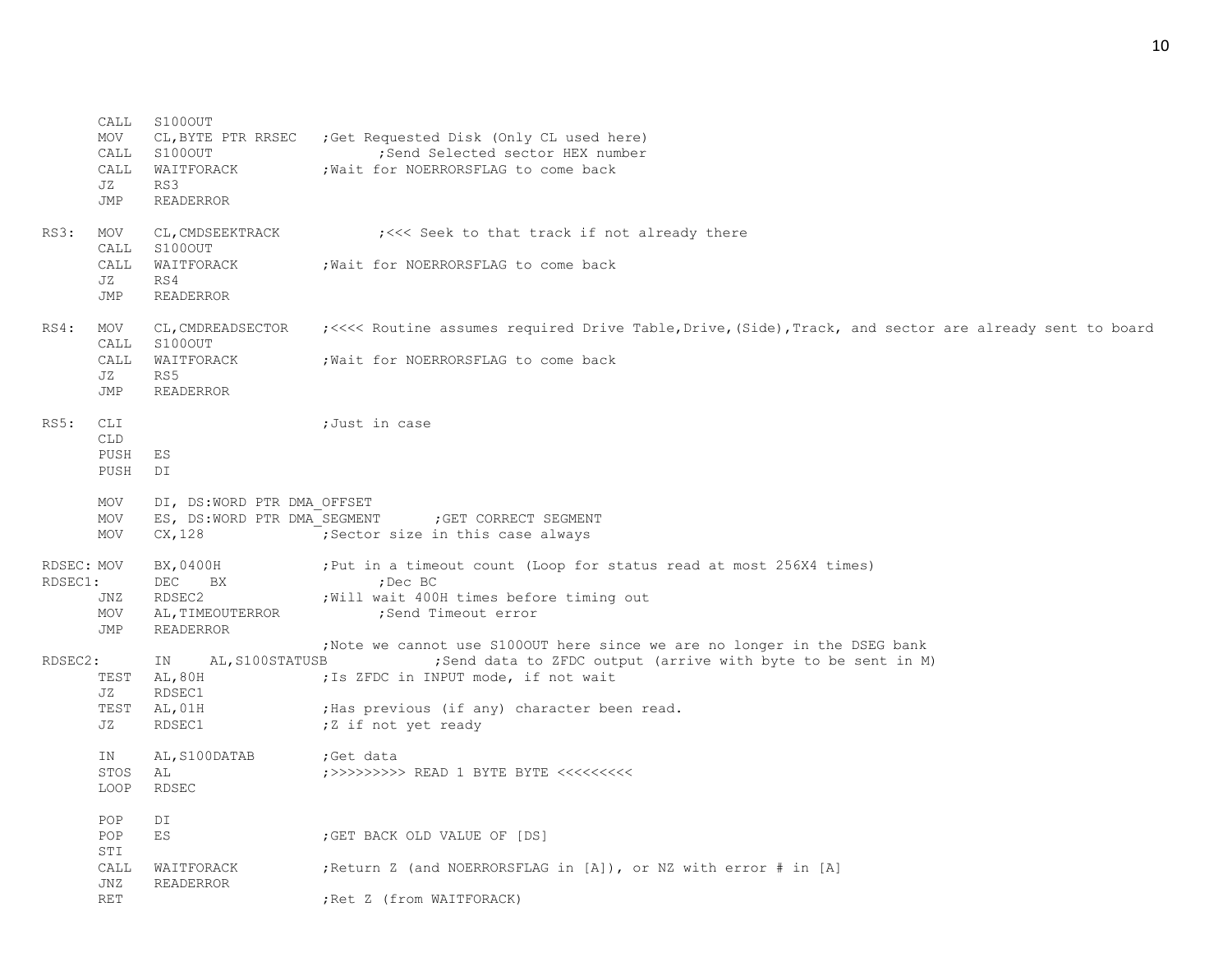READERROR:

| MOV  |                | BX, OFFSET FLOPPYREADERR ; "Sector Read Error" |  |  |  |                               |
|------|----------------|------------------------------------------------|--|--|--|-------------------------------|
| CALL | PMSG           |                                                |  |  |  |                               |
|      | CALL RESETZFDC |                                                |  |  |  |                               |
| XOR  | AL, AL         |                                                |  |  |  |                               |
| INC  | AL.            |                                                |  |  |  | :Set to NZ & 1 for read error |
| RET  |                |                                                |  |  |  |                               |

;------------------ WRITE SECTOR ------------------------------------------- WRITESECTOR: MOV CL,CMDSETDRIVE ;<<< Set Drive. Will just return if current drive CALL S1000UT : We need this each time because commands like PIP do not Login a drive for each sector MOV CL,BYTE PTR RRDSK ;Get Requested Disk CALL S100OUT CALL WAITFORACK ;Return Z (and NOERRORSFLAG in [AL]), or NZ with error # in [AL] JZ WS1 JMP WRITEERROR WS1: MOV CL, CMDSETTRACK ;<<< Set Track CALL S100OUT MOV CL,BYTE PTR RRTRK ;Get Requested Disk (Only CL used here) CALL S100OUT :Send Selected track HEX number CALL WAITFORACK : Wait for NOERRORSFLAG to come back JZ WS2 JMP WRITEERROR WS2: MOV CL, CMDSETSECTOR ; <<< Set Sector (No INC because this is done with translation table) CALL S100OUT MOV CL,BYTE PTR RRSEC ;Get Requested Disk (Only CL used here) CALL S100OUT ;Send Selected sector HEX number CALL WAITFORACK ; Wait for NOERRORSFLAG to come back JZ WS3 JMP WRITEERROR WS3: MOV CL, CMDSEEKTRACK ;<<< Seek to that track if not already there CALL S100OUT CALL WAITFORACK ; Wait for NOERRORSFLAG to come back JZ WS4 JMP WRITEERROR WS4: MOV CL,CMDWRITESECTOR ;<<<< Routine assumes required Drive Table,Drive,(Side),Track, and sector are already sent to board CALL S100OUT CALL WAITFORACK ;Wait for NOERRORSFLAG to come back JZ WS5 JMP WRITEERROR

WS5: CLI ;Just in case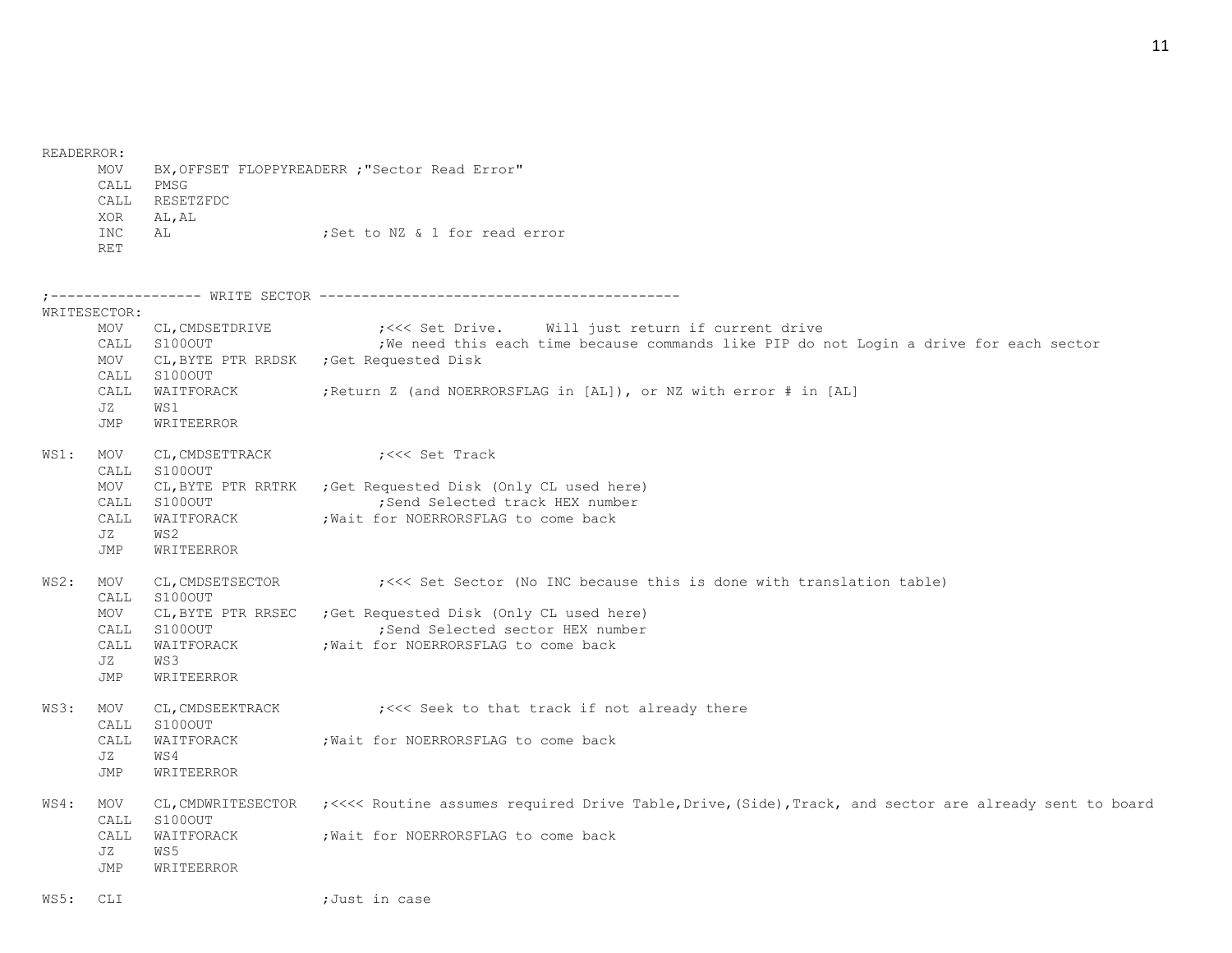|                       | <b>CLD</b><br>PUSH<br>PUSH | DS<br>SI                                                          |                                                                                                                                                                                                                              |
|-----------------------|----------------------------|-------------------------------------------------------------------|------------------------------------------------------------------------------------------------------------------------------------------------------------------------------------------------------------------------------|
|                       | MOV<br>MOV<br>MOV          | SI, DS:WORD PTR DMA OFFSET<br>CX, 128                             | DS, DS:WORD PTR DMA SEGMENT ; GET CORRECT SEGMENT<br>Sector size in this case always                                                                                                                                         |
| WRSEC: MOV<br>WRSEC1: | JNZ<br>MOV<br>JMP          | BX, 0400H<br>DEC BX<br>WRSEC2<br>AL, TIMEOUTERROR<br>WRITEERROR   | ; Put in a timeout count (Loop for status read at most 256X4 times)<br>:Dec BC<br>Will wait 400H times before timing out<br>;Send Timeout error<br>; Note we cannot use S1000UT here since we are no longer in the DSEG bank |
| WRSEC2:               | TEST<br>JNZ<br>JZ          | IN AL, S100STATUSB<br>AL, 80H<br>WRSEC1<br>TEST AL, 02H<br>WRSEC1 | ; Send data to ZFDC output (arrive with byte to be sent in M)<br>; Is ZFDC in OUTPUT mode, if not wait<br>; Has previous (if any) character been read.<br>;Z if not yet ready                                                |
|                       | LODS<br>OUT<br>LOOP        | AL<br>S100DATAB, AL ; Send it<br>WRSEC                            | ;>>>>>>>>>> WRITE 1 BYTE BYTE <<<<<<<<                                                                                                                                                                                       |
|                       | POP<br>POP<br>STI          | SI<br>DS                                                          | ; GET BACK OLD VALUE OF [DS]                                                                                                                                                                                                 |
|                       | CALL<br>JZ<br>JMP          | WAITFORACK<br>WS6<br><b>WRITEERROR</b>                            | ; Return Z (and NOERRORSFLAG in [A]), or NZ with error # in [A]                                                                                                                                                              |
| WS6:                  | <b>RET</b>                 |                                                                   | ; Ret Z (from WAITFORACK)                                                                                                                                                                                                    |

## WRITEERROR:

| MOV         | BX, OFFSET FLOPPYWRITEERR ; "Sector Write Error" |                   |                                               |  |  |
|-------------|--------------------------------------------------|-------------------|-----------------------------------------------|--|--|
| <b>CMP</b>  | AL, DISKWPERR                                    |                   | ; Special case for Write Protected Disk error |  |  |
| JNZ         | SECERROR                                         | All other errors, |                                               |  |  |
| <b>MOV</b>  | BX, OFFSET DISKWPERROR                           |                   |                                               |  |  |
| SECERROR:   |                                                  |                   |                                               |  |  |
| <b>CALL</b> | PMSG                                             |                   |                                               |  |  |
| <b>CALL</b> | RESETZFDC                                        |                   |                                               |  |  |
| XOR         | AL, AL                                           |                   |                                               |  |  |
| INC.        | AL.                                              |                   | ;Set to NZ & 1 for read error                 |  |  |
| <b>RET</b>  |                                                  |                   |                                               |  |  |

#### INVALIDDRIVE:

MOV BX,OFFSET INVALIDDRIVEMSG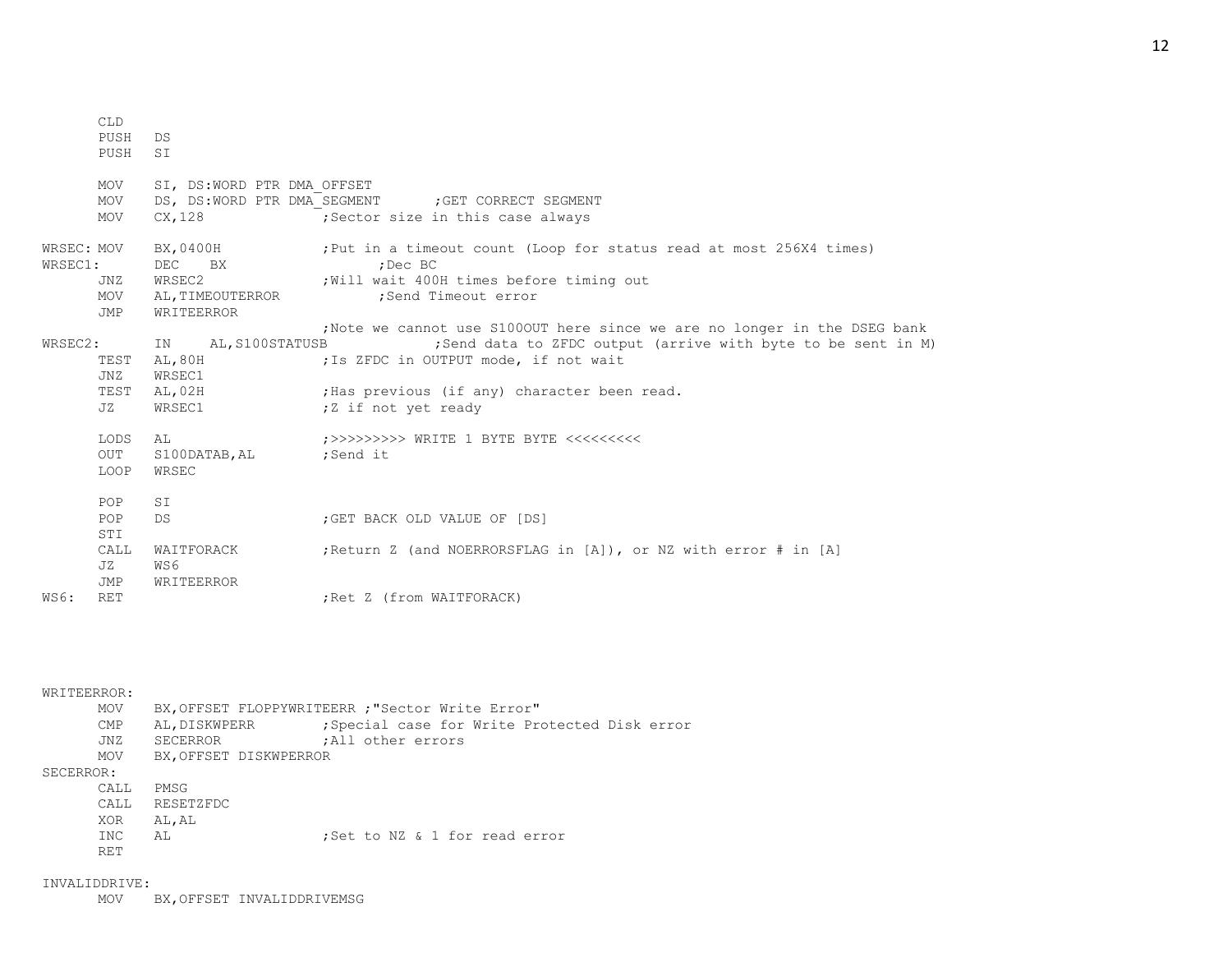| CALL PMSG |                |                                                     |
|-----------|----------------|-----------------------------------------------------|
|           | CALL RESETZFDC | Re-initilize the ZFDC board just in case it is hung |
| JMP       | SECERROR       | :All other errors                                   |

;------------------- ZFDC CORE INTERFACE ROUTINES ---------------------- S100STAT: IN AL,S100STATUSB ;Check if ZFDC has any data for S-100 system TEST AL, 01H ; Anything there ? JZ S100ST1 ;Return 0 if nothing XOR AL,AL DEC AL ;Return NZ, & OFFH in AL if something there S100ST1:RET S100IN: IN AL,S100STATUSB ;Check if ZFDC has any data for S-100 system TEST AL, 80H ; Is ZFDC in input mode, if not wait JZ S100IN ; If low then ZFDC board is still in input mode, wait TEST AL,01H JZ S100IN IN AL, S100DATAA ; return with character in AL RET S100OUT:IN AL,S100STATUSB ;Send data to ZFDC output (arrive with character to be sent in C) TEST AL, 80H ;Is ZFDC in output mode, if not wait JNZ S100OUT TEST AL, 02H ;Has previous (if any) character been read. JZ S100OUT ;Z if not yet ready MOV AL,CL OUT S100DATAB,AL RET WAITFORACK:  $\qquad \qquad$  ; Delay to wait for ZFDC to return data. There is a timeout of about 2 sec. PUSH BX ;This can be increased if you are displaying debugging info on the ZFDC PUSH DX ;HEX LED display. MOV BX,0 MOV DL, STATUSDELAY ; Timeout, (about 2 seconds) WAIT1: IN AL, S100STATUSB ; Check if ZFDC has any data for S-100 system TEST AL, 80H ; Is ZFDC in input mode JZ WAIT2  $\qquad \qquad$  ; if low then ZFDC is still in input mode CALL S100STAT ; Wait until ZFDC Board sends something JZ WAIT2 CALL S100IN ;Get returned Error # (Note this releases the SENDDATA routine on the ZFDC board) CMP AL,NOERRORSFLAG ; Was SENDOK/NOERRORSFLAG sent back from ZFDC Board POP DX ; Balance up stack POP BX RET **induces in the Return NZ** if problem, Z if no problem WAIT2: DEC BH JNZ WAIT1  $;Try$  for ~2 seconds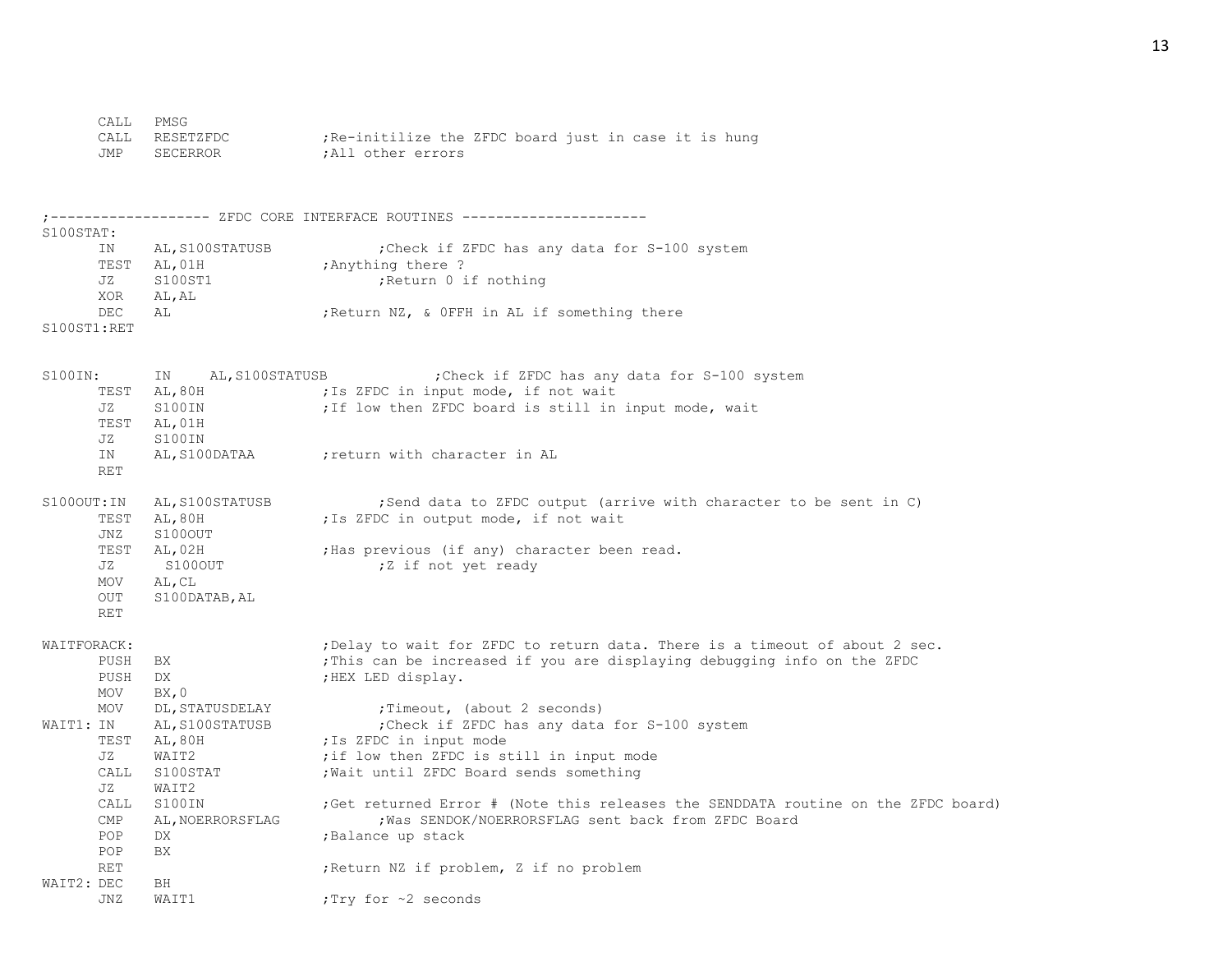|                          | DEC<br>DEC.<br>JNZ<br>DEC.<br>DEC<br>DEC.<br>JNZ<br>XOR<br>DEC. | BH<br>BL<br>WAIT1<br>BH<br>BL<br>DL<br>WAIT1<br>AL, AL<br>AL                    |                                                                                                                 |
|--------------------------|-----------------------------------------------------------------|---------------------------------------------------------------------------------|-----------------------------------------------------------------------------------------------------------------|
|                          | POP.<br>POP.                                                    | DX<br>BX.                                                                       | ; Balance up stack                                                                                              |
|                          | RET                                                             |                                                                                 | ; Return NZ flag set if timeout AND OFFH in [A]                                                                 |
| CO:<br>$\ddot{ }$        | ΙN<br>AND<br>JZ<br>MOV<br>OUT<br><b>RET</b>                     | AL, CONSTAT<br>AL, 4H<br>CO <sub>.</sub><br>AL, CL<br>CONOUT, AL                | ; SD SYSTEMS OR PROPELLER VIDIO BOARD PORT                                                                      |
| $\ddot{ }$               |                                                                 |                                                                                 |                                                                                                                 |
| $\ddot{ }$<br>CSTS:      | IN<br>AND<br>JNZ<br>RET<br>CST1: DEC AL                         | AL, CONSTAT<br>AL,02H<br>CST1                                                   | ; RETURN WITH 0 IN [AL] IF NOTHING THERE                                                                        |
|                          | <b>RET</b>                                                      |                                                                                 | ; RETURN WITH OFFH IN [AL] IF SOMETHING                                                                         |
| $\ddot{ }$<br>$\ddot{ }$ |                                                                 |                                                                                 |                                                                                                                 |
| $\ddot{ }$<br>CI:        | CALL<br>JZ<br>ΙN                                                | CSTS<br>C1<br>AL, CONIN<br>AND AL, 7FH                                          | ;Just in case strip parity                                                                                      |
|                          | <b>RET</b>                                                      |                                                                                 |                                                                                                                 |
|                          | AND<br>JZ<br>XOR<br><b>RET</b>                                  | LSTAT: IN AL, CENTSTAT<br>AL,00001111B<br>CMP AL, 00000110B<br>LSTAT1<br>AL, AL | FIRST FIND WHICH PRINTER IS SELECTED<br>XXXX0110 IS READY (BIT 3=PAPER BIT 2=FAULT)<br>BIT 1=SELECT BIT 0=BUSY; |

# 14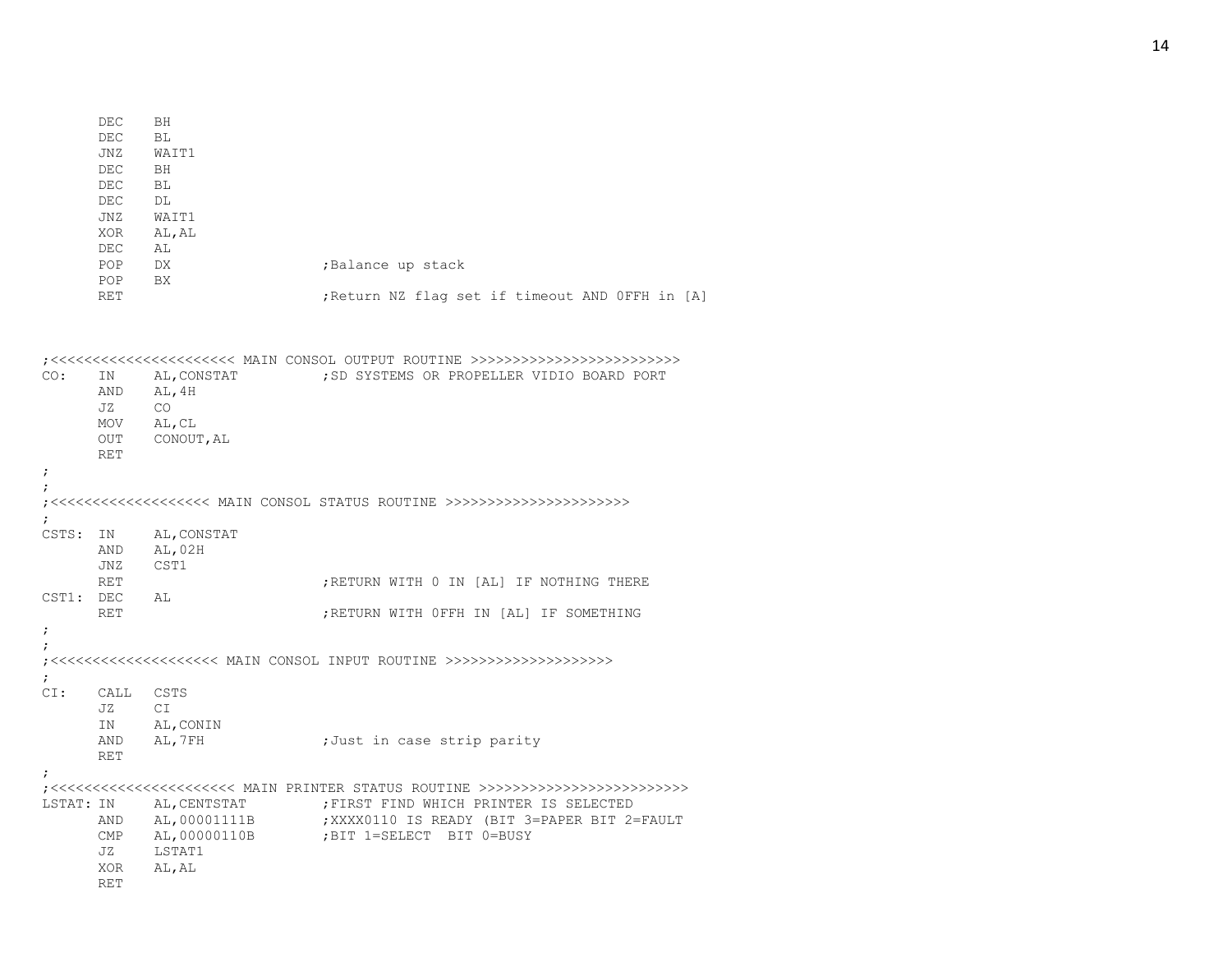| LSTAT1:           |                   | AL, AL<br>XOR            | ; PUT OFFH IN [A] IF READY & NO ZERO FLAG                               |
|-------------------|-------------------|--------------------------|-------------------------------------------------------------------------|
|                   | DEC<br><b>RET</b> | AL                       |                                                                         |
| ÷.                |                   |                          |                                                                         |
|                   |                   |                          |                                                                         |
| LO:               | PUSH              | CX.                      |                                                                         |
|                   | MOV               | CX, OFFH                 |                                                                         |
| LO2:              | CALL<br>JNZ       | LSTAT<br>LO1             | ;Do not hang on status                                                  |
|                   | LOOP              | LO <sub>2</sub>          |                                                                         |
|                   | XOR               | AL, AL                   |                                                                         |
|                   | POP.              | CX.                      |                                                                         |
|                   | MOV               | AL, CL                   |                                                                         |
|                   | <b>RET</b>        |                          | ;RET Z if problem                                                       |
|                   |                   |                          |                                                                         |
| $LO1$ :           | POP               | CX                       |                                                                         |
|                   | MOV               | AL, OFFH                 |                                                                         |
|                   | OUT               | CENTSTROBE, AL           |                                                                         |
|                   | MOV               | AL, CL                   |                                                                         |
|                   | OUT               | CENTOUT, AL              |                                                                         |
|                   | XOR<br>OUT        | AL, AL<br>CENTSTROBE, AL |                                                                         |
|                   | MOV               | AL, OFFH                 | ;Raise strobe again                                                     |
|                   | OUT               | CENTSTROBE, AL           |                                                                         |
|                   | OR.               | AL, AL                   |                                                                         |
|                   | <b>RET</b>        |                          | ;Ret NZ if OK                                                           |
|                   |                   |                          |                                                                         |
|                   |                   |                          |                                                                         |
| POO:<br>RI:       | RET<br>MOV        | AL, 1AH                  | ; NO PUNCH OUTPUT AT THE MOMENT<br>; NO READER AT THE MOMENT            |
|                   | <b>RET</b>        |                          |                                                                         |
|                   |                   |                          |                                                                         |
| LAB57 EOU         |                   | $\varsigma$              |                                                                         |
|                   |                   |                          |                                                                         |
|                   |                   |                          | ;--------------------> START OF DATA SEGMENT <--------------------      |
|                   |                   |                          |                                                                         |
|                   |                   |                          |                                                                         |
|                   |                   | DSEG                     |                                                                         |
|                   |                   | ORG OFFSET LAB57         |                                                                         |
|                   |                   |                          |                                                                         |
|                   |                   | ;    ---MESSAGES---      |                                                                         |
|                   |                   |                          |                                                                         |
| SIGNON            |                   | DB                       | 1AH, 1H, 10H, 11H, LF                                                   |
|                   |                   | DB                       | ' 512K CP/M-86 V1.1 (With ZFDC & 8" SSSD Floppy Disks)', CR, LF         |
| CLEANUP<br>DRNRDY |                   | DB                       | 1H, 10H, 11H, 17H, 07H, 0H<br>DB                                        |
| INTTRP            |                   | DB                       | CR, LF, 'DRIVE NOT READY', 0<br>CR, LF, 'INTERRUPT TRAP HALT AT:- ', OH |
| INTOTRP           |                   |                          | CR, LF, 'DIVIDE TRAP HALT AT:- ', OH<br>DB.                             |
| INT4TRP           |                   |                          | CR, LF, 'OVERFLOW TRAP HALT AT:- ', OH<br>DB                            |
|                   |                   |                          |                                                                         |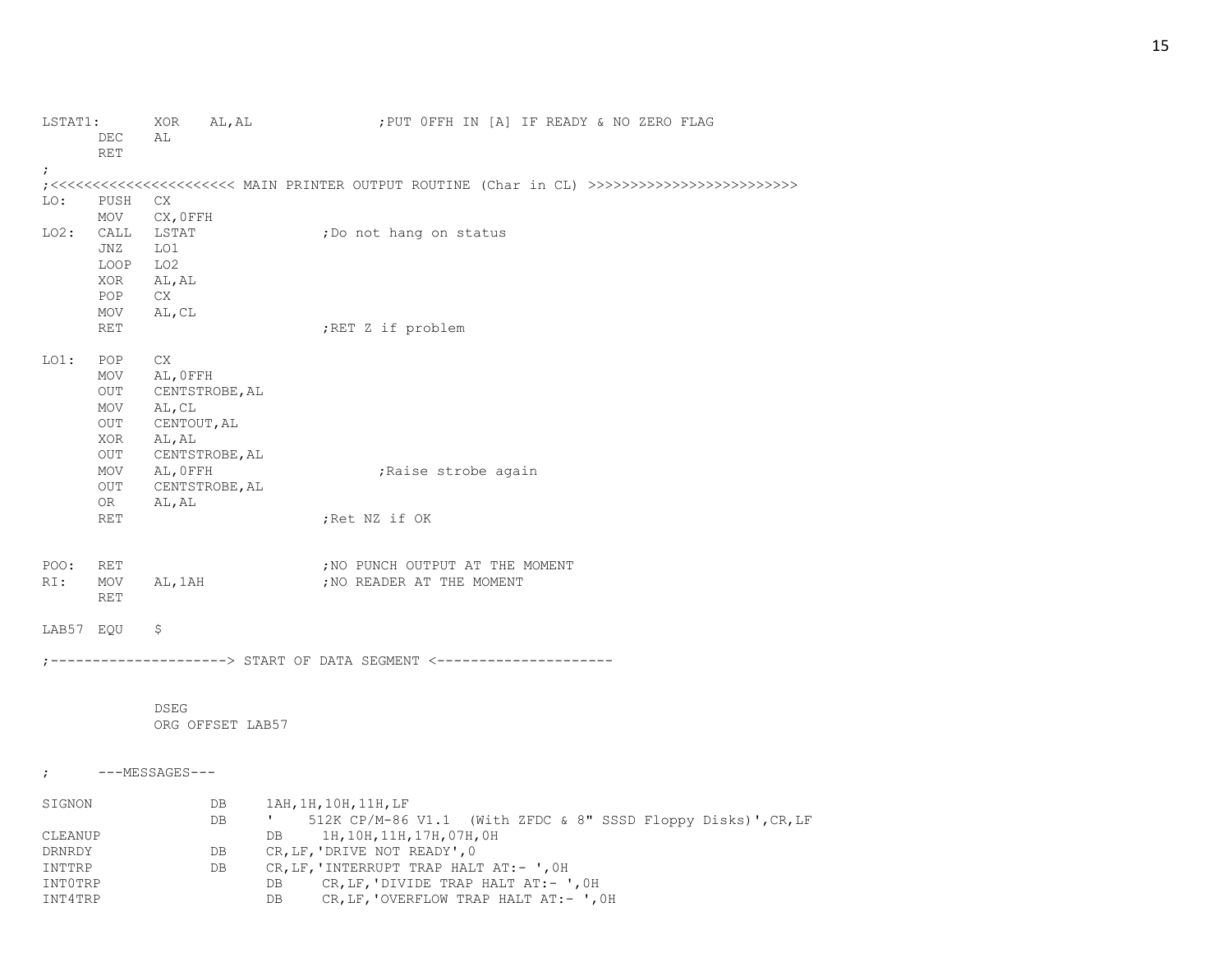| ZFDCRESETERROR      |    | DB  | 'ZFDC Board Initilization Error.', CR, LF, 0                                   |
|---------------------|----|-----|--------------------------------------------------------------------------------|
| FLOPPYNODISKERR     |    | DB  | CR, LF, BELL, 'Floppy Disk Drive Login Error. (No detected disk in drive).', 0 |
| FLOPPYDOORERR       | DB |     | CR, LF, BELL, 'Floppy Disk Drive Login Error. (Door Open?)', 0                 |
| FLOPPYLOGINERR      |    | DB  | CR, LF, BELL, 'Floppy Disk Drive Login Error.', 0                              |
| FLOPPYWRITEERR      |    | DB. | CR, LF, 'ZFDC Board Sector Write Error.', 0                                    |
| FLOPPYREADERR       | DB |     | CR, LF, 'ZFDC Board Sector Read Error.', 0                                     |
| TIMEOUTMSG          | DB |     | CR, LF, 'The ZFDC Board Timed Out.', 0                                         |
| INVALIDDRIVEMSG     |    | DB  | CR, LF, 'Invalid Drive.', 0                                                    |
| <b>DISKWPERROR</b>  | DB |     | CR, LF, 'This Disk is Write Protected.', 0                                     |
| <b>ERRORCODEMSG</b> | DB |     | $CR, LF, 'ZFDC Board Error Code = ', 0$                                        |

; ---PROGRAM STORAGE---

| SEGTABLE | DΒ |         | SYSTEM MEMORY TABLE:   |                                 |
|----------|----|---------|------------------------|---------------------------------|
|          | DW | TPASEG  |                        | FIRST SEGMENT STARTS AFTER BIOS |
|          | DM | TPALEN. | :AND GOES UP TO 01FFFH |                                 |

; --- DISK DEFINITIONS TABLE ---

| DPHDR EOU | OFFSET \$ |              | ; BASE OF DISK PARAMETER BLOCKS      |
|-----------|-----------|--------------|--------------------------------------|
| DPE0      | DW        | XLT1,0000H   | ; TRANSLATE TABLE (IBM 8" SD FLOPPY) |
|           | DW        | 0000H,0000H  | ; SCRATCH AREA                       |
|           | DW        | DIRBUF, DPB0 | ; DIR BUFF, PARM BLOCK               |
|           | DW        | CSV1,ALV1    | ; CHECK, ALLOC VECTORS               |
| DPE1      | DW        | XLT1,0000H   | ; TRANSLATE TABLE (IBM 8" FLOPPY)    |
|           | DW        | 0000H,0000H  | SCRATCH AREA                         |
|           | DW        | DIRBUF, DPB1 | ; DIR BUFF, PARM BLOCK               |
|           | DW        | CSV2, ALV2   | ; CHECK, ALLOC VECTORS               |
|           |           |              |                                      |

; DISKDEF 1,1,26,6,1024,243,64,64,2

; DISKDEF 2,1

| DPB0 | EOU | OFFSET \$<br>DW<br>DB<br>DB.<br>DB.<br>DW<br>DW<br>DB<br>DB.<br>DW<br>DW<br>db | 26<br>3<br>$\circ$<br>242<br>63<br>192<br>$\circ$<br>16<br>2<br>0 | ; DISK PARAMETER BLOCK<br>: SECTORS PER TRACK<br>: BLOCK SHIFT<br>; BLOCK MASK<br>; EXTNT MASK<br>; DISK SIZE - 1 (75tracks x 3.25bkks/trk -1)<br>; DIRECTORY MAX<br>; ALLOCO<br>; ALLOC1<br>: CHECK SIZE<br>: OFFSET<br>physical sector shift |
|------|-----|--------------------------------------------------------------------------------|-------------------------------------------------------------------|------------------------------------------------------------------------------------------------------------------------------------------------------------------------------------------------------------------------------------------------|
| DPB1 | EOU | OFFSET \$<br>DW                                                                | 26                                                                | ; DISK PARAMETER BLOCK<br>: SECTORS PER TRACK                                                                                                                                                                                                  |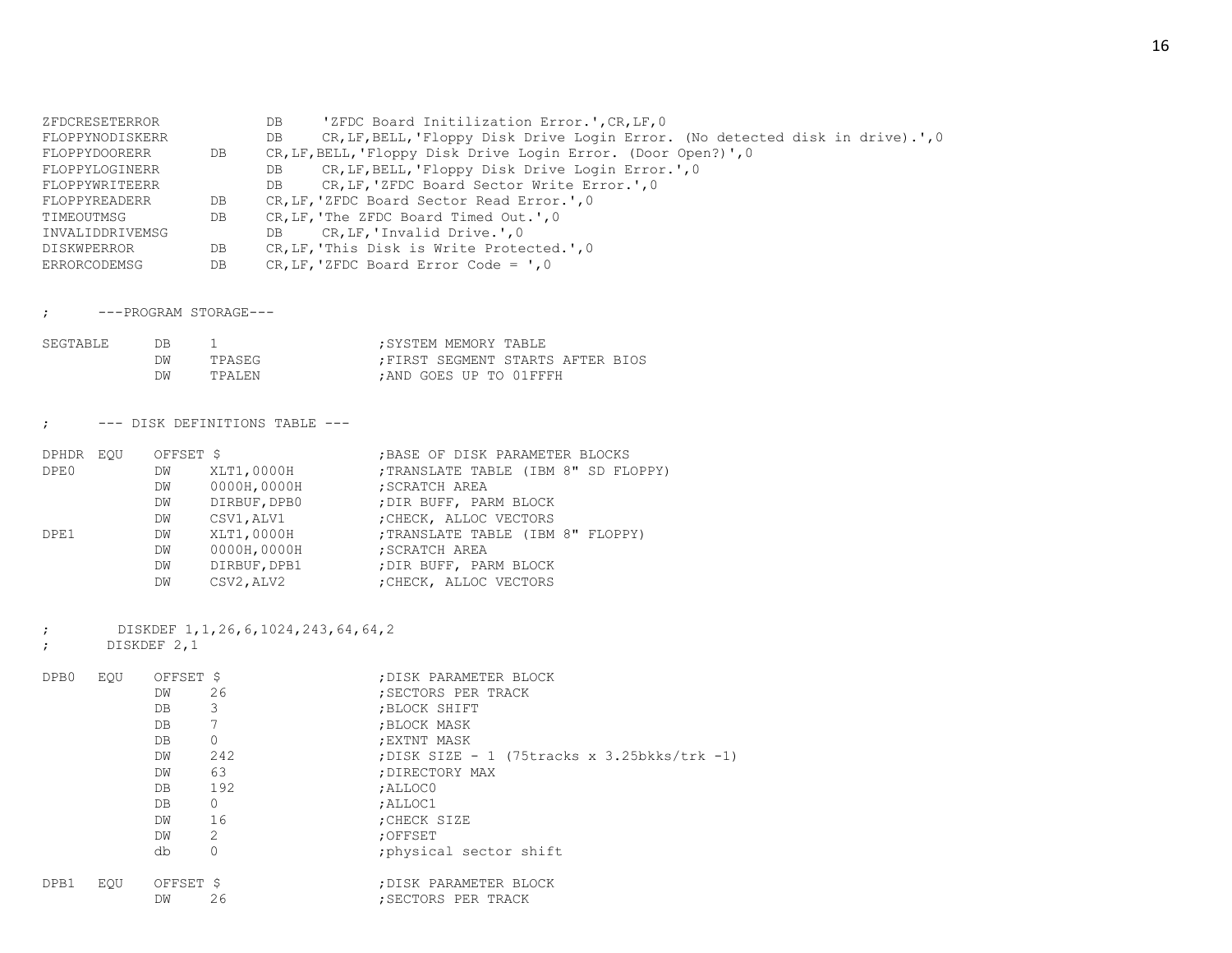|                                    | DB<br>DB<br>DB<br>DW<br>DW<br>DB<br>DB<br>DW<br>DW<br>db<br>db | 3<br>$7\overline{ }$<br>$\circ$<br>242<br>63<br>192<br>$\overline{0}$<br>16<br>$\overline{2}$<br>$\circ$<br>$\Omega$ | ; BLOCK SHIFT<br>; BLOCK MASK<br>; EXTNT MASK<br>; DISK SIZE - 1 (75tracks x 3.25bkks/trk -1)<br>; DIRECTORY MAX<br>; ALLOCO<br>; ALLOC1<br>; CHECK SIZE<br>; OFFSET<br>; physical sector shift<br>; physical sector mask |
|------------------------------------|----------------------------------------------------------------|----------------------------------------------------------------------------------------------------------------------|---------------------------------------------------------------------------------------------------------------------------------------------------------------------------------------------------------------------------|
| XLT1<br>EQU                        | OFFSET \$<br>DB<br>DB<br>DB<br>DB<br>L.<br>DB<br>DB<br>DB      | 1,7,13,19<br>25, 5, 11, 17<br>23, 3, 9, 15<br>21, 2, 8, 14<br>20, 26, 6, 12<br>18, 24, 4, 10<br>16,22                | ; TRANSLATE TABLE                                                                                                                                                                                                         |
| XLT2 EQU                           | XLT1                                                           | ; SAME TRANSLATE TABLE                                                                                               |                                                                                                                                                                                                                           |
| INITFLAG                           | DB                                                             | ZFDCUNINITILIZED                                                                                                     | ; Flag set when ZFDC is initilized                                                                                                                                                                                        |
| STORAGE<br>RRDSK<br>RRTRK<br>RRSEC | RS<br>RS<br>RS.                                                | 0H<br>DB<br>$\mathbf{1}$<br>$\overline{2}$<br>$\overline{2}$                                                         | ; CP/M REQUESTED DRIVE #<br>; CP/M REQUESTED TRACK ADDRESS<br>; CP/M REOUESTED SECTOR                                                                                                                                     |
| IOBYT<br>DMA SEGMENT<br>DMA OFFSET | <b>RS</b><br><b>RS</b><br><b>RS</b>                            | $\mathbf{1}$<br>$\mathbf{2}$<br>2                                                                                    | ; STORAGE FOR IOBYTE<br>; STORAGE FOR CURRENT SEGMENT ADDRESS<br>; BUFFER (DMA) ADDRESS                                                                                                                                   |
|                                    |                                                                |                                                                                                                      | FLGSIZ EQU (OFFSET \$) - (OFFSET STORAGE) ; DEFINES SIZE OF VARIABLE STORAGE                                                                                                                                              |
| LOCSTK<br>STKBASE                  | <b>RW</b>                                                      | 64<br>EOU<br>OFFSET \$                                                                                               | ; LOCAL STACK FOR INITILIZATION                                                                                                                                                                                           |

; UNINITIALIZED SCRATCH MEMORY FOLLOWS:

| BEGDAT EOU       | OFFSET |     | : START OF SCRATCH AREA |
|------------------|--------|-----|-------------------------|
| DIRBUF           | RS     | 128 | ; DIRECTORY BUFFER      |
| ALV1             | RS     | 31  | : ALLOC VECTOR          |
| CSV1             | RS     | 16  | ; CHECK VECTOR          |
| ALV <sub>2</sub> | RS     | 31  | ; ALLOC VECTOR          |
| CSV <sub>2</sub> | RS     | 16  | ; CHECK VECTOR          |